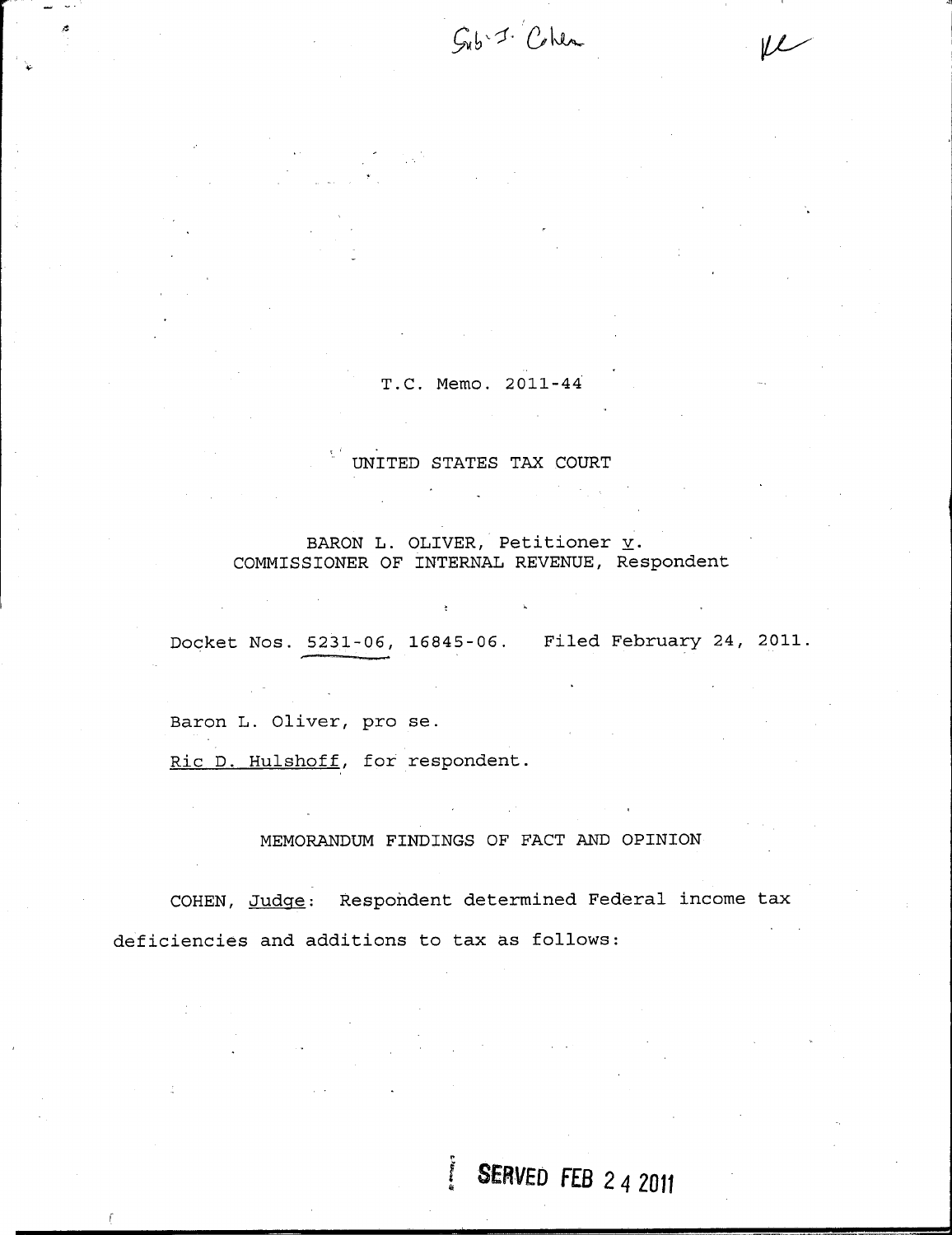|      |              | Additions to Tax  |                   |              |
|------|--------------|-------------------|-------------------|--------------|
| Year | Deficiency   | Sec. $6651(a)(1)$ | Sec. $6651(a)(2)$ | Sec. 6654(a) |
|      |              |                   |                   |              |
| 2000 | \$10, 163.00 | \$1,234.80        | \$2,540.75        | \$265.40     |
| 2001 | 6,082.00     | 999.00            | 954.60            | $-0-$        |
| 2002 | 88,833.00    | 19,987.43         | 13,769.12         | $-0-$        |
| 2003 | 37,460.00    | 6,345.00          | 3,384.00          | 711.05       |
| 2004 | 26,141.80    | 5,794.61          | 1,545.23          | 746.32       |

In an amendment to the answer, respondent asserted an increased deficiency and additions to tax for 2001 that were based on income not included in the notice of deficiency but now stipulated. Unless otherwise indicated, section references are to the Internal Revenue Code in effect for the years in issue, and-Rule references are to the Tax Court Rules of Practice and Procedure.

After concessions, the issues for decision are whether settlement proceeds of \$201,000 petitioner received during 2002 were taxable; whether petitioner received income from real property sold in <sup>2004</sup> and, if so, how much; whether petitioner is entitled to deductions or exemptions not allowed in the statutory notices; whether petitioner is liable for additions to tax under section 6651(a) (1) for each year; and whether petitioner is liable for additions to tax under section <sup>6654</sup> for 2000, 2003, and 2004.

### FINDINGS OF FACT

Some of the facts have been stipulated, and the stipulated facts are incorporated in our findings by this reference. At all material times, petitioner resided in Arizona and was married to

- 2 -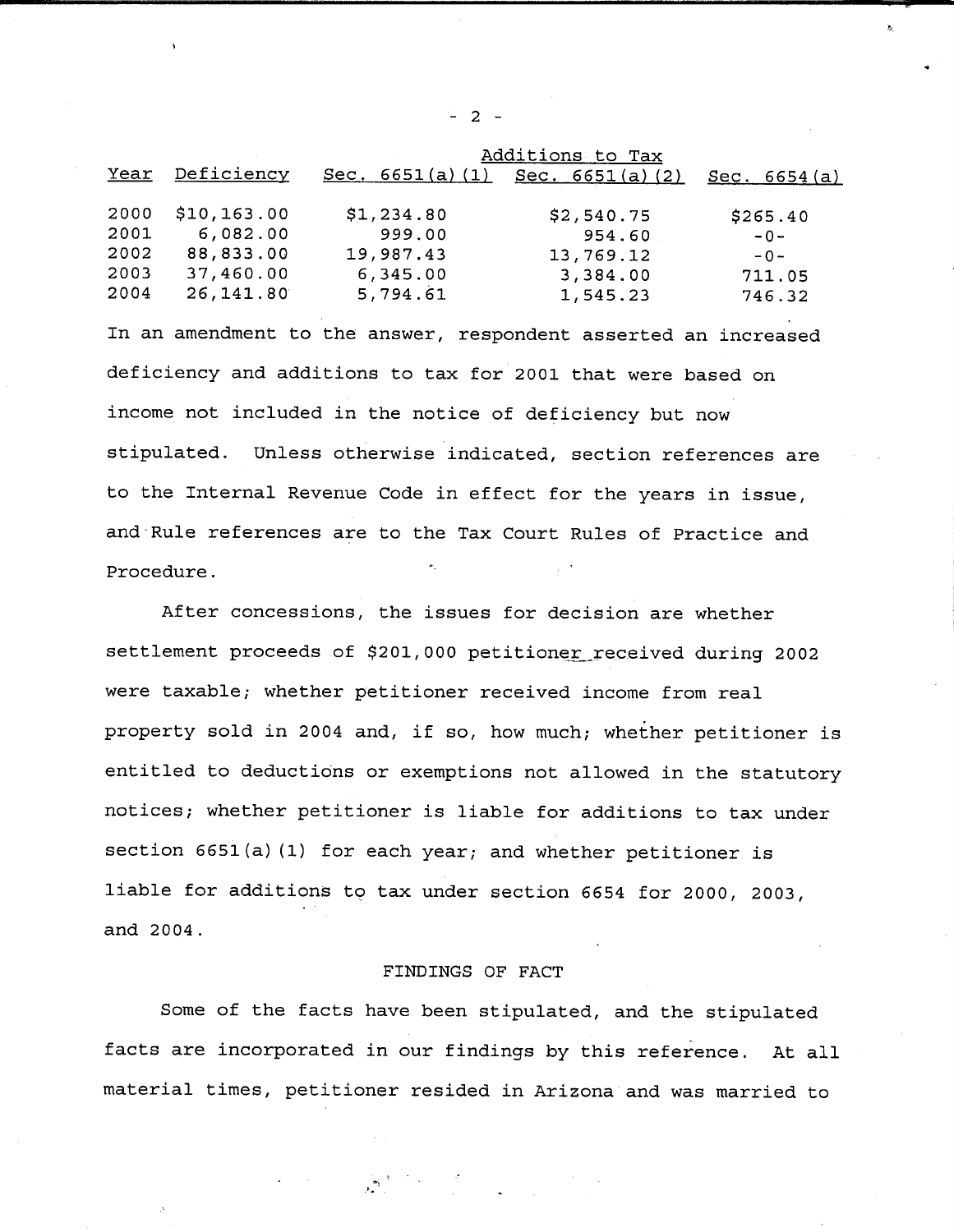Micka Oliver. Petitioner and Micka Oliver (the Olivers) were married in 1970.

Prior to April 3, 2001, petitioner was-employed by Qwest Corp. (Qwest). On July 9, 1997, petitioner filed <sup>a</sup> complaint against Qwest in the Arizona Superior Court (the Qwest lawsuit). On August 31, 1998, petitioner and Qwest entered into <sup>a</sup> stipulation regarding the scope of the Qwest lawsuit, limiting petitioner's claims to his common law claims, claims he was subjected to a "hostile environment" because of an alleged,  $\cdot$ disability, and claims of fai-lure to provide <sup>a</sup> reasonable accommodation.

Petitioner's "disability discrimination" claim was based on four discrete incidents:

Petitioner's claim that his supervisor failed to inform him about an American Indian Leadership Initiative \* \* \* training session;

Petitioner's claim that his supervisor improperly scheduled him to work on <sup>a</sup> weekend prior to <sup>a</sup> planned vacation;

Petitioner's claim that he was laughed at in response to his request for <sup>a</sup> workstation near the door in <sup>a</sup> new crew room; and

Petitioner's claim that he was improperly denied sick benefits on April 21, 1996.

Petitioner's "reasonable accommodation" claim was based on two specific requests:

Petitioner's request for <sup>a</sup> workstation near <sup>a</sup> door; and

 $- 3 -$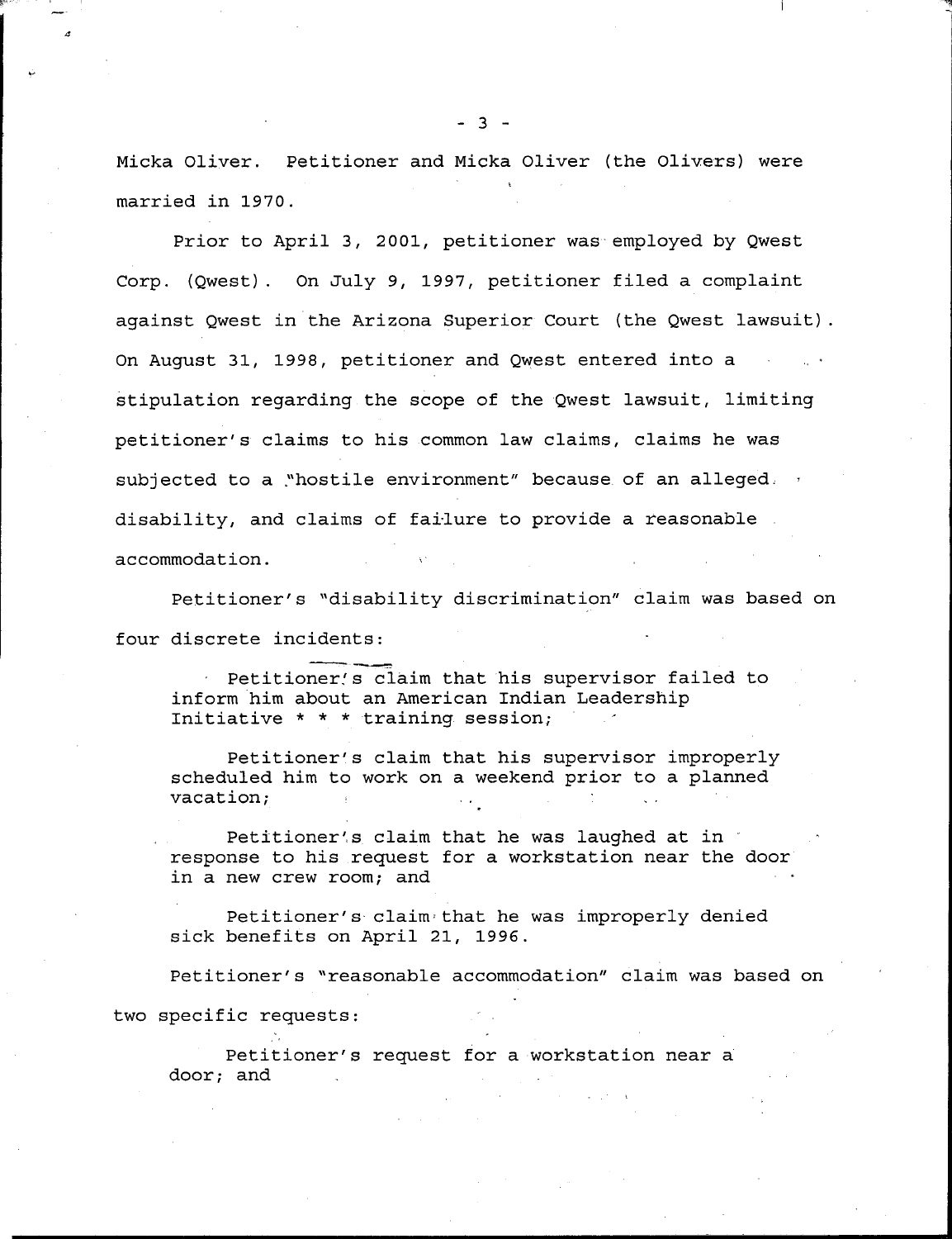Petitioner's request for <sup>a</sup> vehicle with <sup>a</sup> factory air conditioning, as opposed to after-market air conditioning.

Petitioner also filed.a lawsuit in the U.S. District Court for the District of Arizona and participated in an arbitration- of a grievance.relating to his discharge by Qwest and to <sup>a</sup> dispute over unemployment insurance.

On April 19, 2002, Qwest and petitioner and Micka Oliver (the Olivers). entered into a Settlement Agreement and Release of All Claims (the settlement agreement)·and <sup>a</sup> Side Letter of Understanding Re Settlement Agreement and Release of All Claims Between Qwest Corporation and the Olivers (the side letter). Under the settlement agreement, as provision "First", Qwest agreed to pay to the Olivers the sum of \$201,000 "for alleged personal injuries, including emotional distress and compensatory damages; no portion of which represents payment of back, severance or front pay or -lost benefits." The parties to the settlement agreement agreed to dismiss or withdraw pending lawsuits or administrative proceedings and released all claims between them.

Provision "Tenth" of the settlement agreement stated in part:

The Olivers acknowledge and agree that Defendants have not made any representations to them regarding the tax consequences of any amounts received by them pursuant to this Agreement. Defendants shall issue to Baron Oliver \* \* \* an IRS Form 1099 covering the payments described in Paragraph FIRST. The Olivers

- 4 -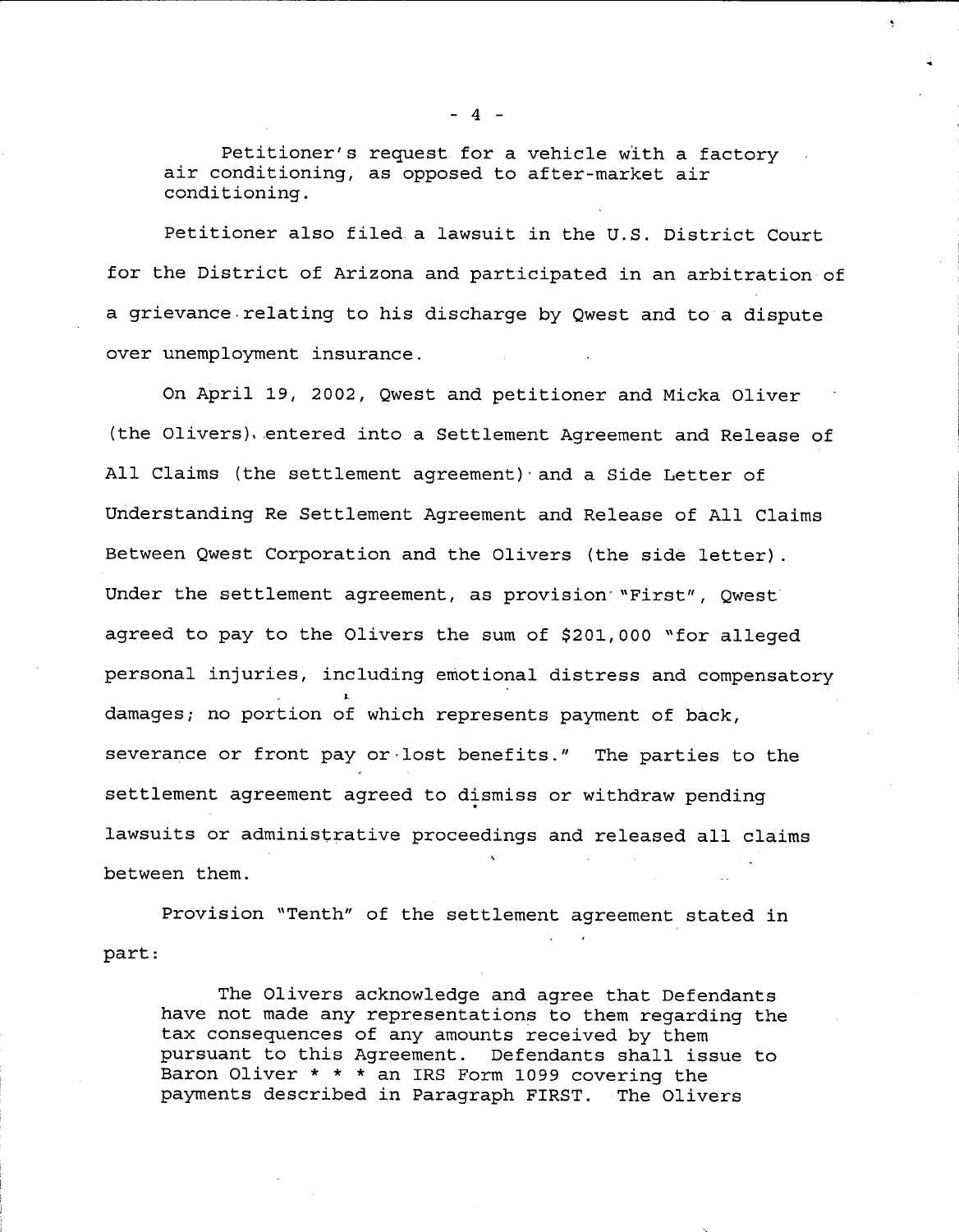agree to pay all federal or state taxes, if any, which. are required by law to be paid with respect to this settlement.  $* * * *$ 

The side letter contained-additional provisions relating to petitioner's retirement and pension benefits, including the.

following:

The parties further,recognize that Mr. Oliver will' be permitted to make <sup>a</sup> lump sum rollover of his pension to.an account of his own choosing. The amount of benefit for which Mr. Oliver is eligible is as follows:

a. Total benefit which would have been payable on 5/1/2001, if then service pension. eligible (i.e., <sup>30</sup> years) of service on that date), payable as lump sum: \$19,692.81;

b. Benefit already received by participant, as <sup>a</sup> lump sum: \$70,215.13;

c. Net benefit, payable as a lump sum on 5/1/2001:. \$122,477.68; and

d. Lump sum, with interest, payable on 5/1/2002: \$129,471.16

Petitioner subsequently received distributions from <sup>a</sup> rollover individual retirement account created pursuant to the side  $\mathcal{L}_\mathrm{c} = 80\,\mathrm{m}$ letter.

In 2004, petitioner and/or his wife sold real property in Oklahoma for \$65,000. The property was previously petitioner's mother-in-law's home.

Petitioner did not file Federal income tax returns for any of the years in issue before the notices of deficiency were issued. During the course of settlement negotiations while this case was pending, petitioner submitted to respondent <sup>a</sup> series of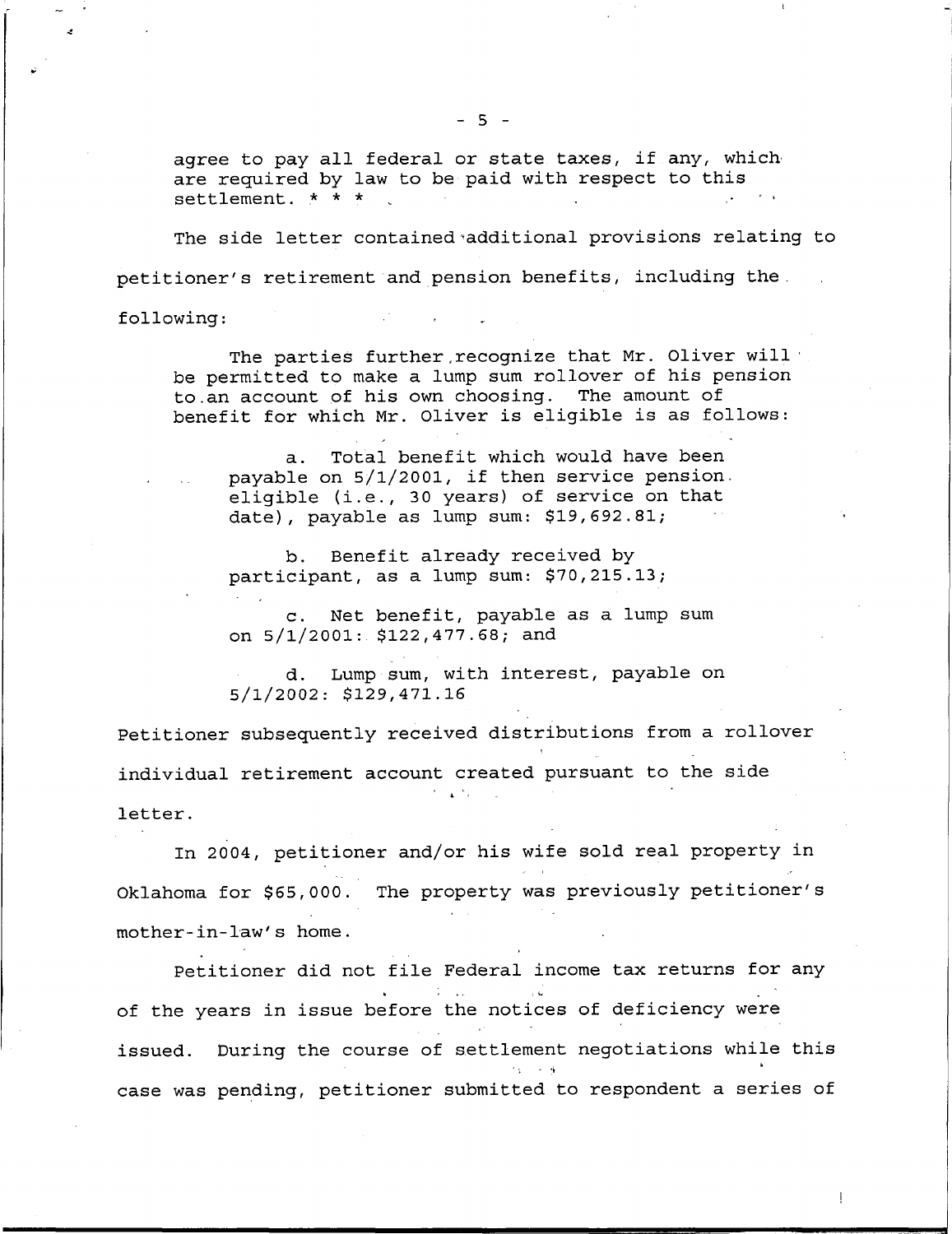unsigned Forms 1040, U.S. Individual Income Tax Return, for the years in issue. The forms purported to be joint returns, but Micka Oliver declined to sign documents necessary for joint filing rates to be used in calculating petitioner's liability.

On the tendered Form <sup>1040</sup> for 2004, petitioner reported a, \$35,000 capital gain from the sale of the Oklahoma property, the difference between a sale price of \$65,000 and a cost basis of \$30,000. That Form <sup>1040</sup> was submitted solely for the basis of settlement. Respondent has conceded that petitioner's basis in the property was \$30,000.

#### OPINION

The record in these cases reflects <sup>a</sup> long and tortured history, and much of the record is incomprehensible. The cases were filed in <sup>2006</sup> and were tried in December <sup>2009</sup> after two continuances, including a period during which a Judge retained jurisdiction and oversaw attempts to settle. Part of the settlement negotiations involved submissions by petitioner and his wife in order to give them the benefits of income splitting and joint return rates. When settlement negotiations failed, <sup>a</sup> statutory notice of deficiency was sent to petitioner's wife in 2009, and she filed a petition in response. See Oliver v. Commissioner, T.C. Memo. 2011-43, filed this date.

Respondent sought to have petitioner's wife's case consolidated with petitioner's cases, but petitioner objected.

- 6 -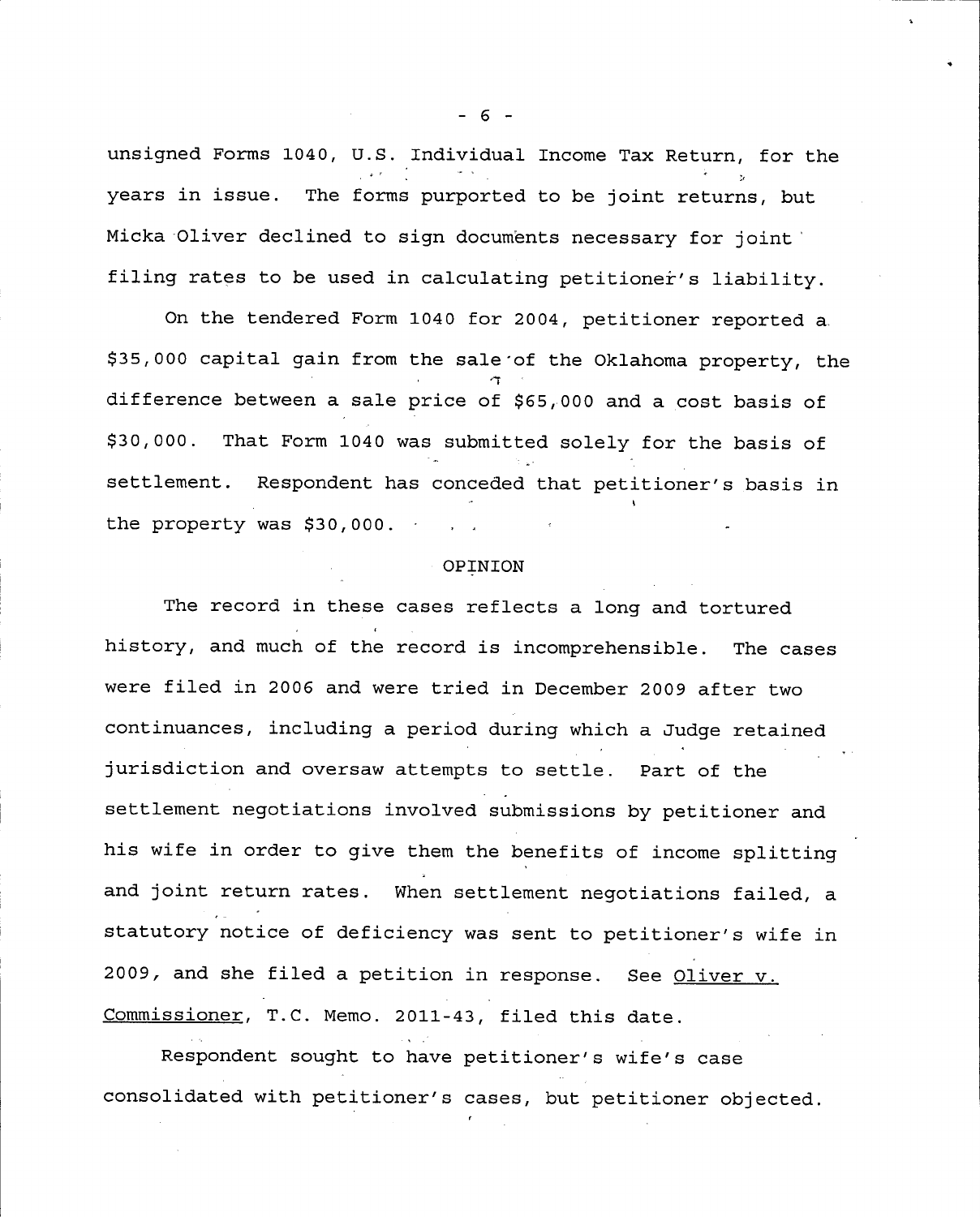The Court denied respondent's motion to consolidate and petitioner's subsequent.motion to continue his cases without consolidating them with his wife's case, because delay was- not improving the preparation of these cases for trial. Thus these cases proceeded to trial, and petitioner/s wife's case was tried separately months later. Petitioner continues to make arguments based on <sup>a</sup> stipulation proposed during the time that negotiations included an assumption that petitioner's wife would be involved in resolution of these cases, but-that stipulation was not filed, petitioner's motion to compel that stipulation was denied, and it is superseded by the stipulation filed and exhibits received at trial.

Petitioner~has consistently denied that the income in issue received by him during the years in issue is community property, despite having received the income during a long marriage. For purposes of these cases, respondent does not contend that the income is community income but has proposed resolution of petitioner's cases and his wife',s case "in tandem" to avoid inconsistent results. To the extent that none of the parties in any of the cases contends that disputed items of income are community property, treating the income as separate property of petitioner does not lead to inconsistent results. Although the stipulation sets forth certain items of income, including Social Security disability benefits petitioner's wife received, these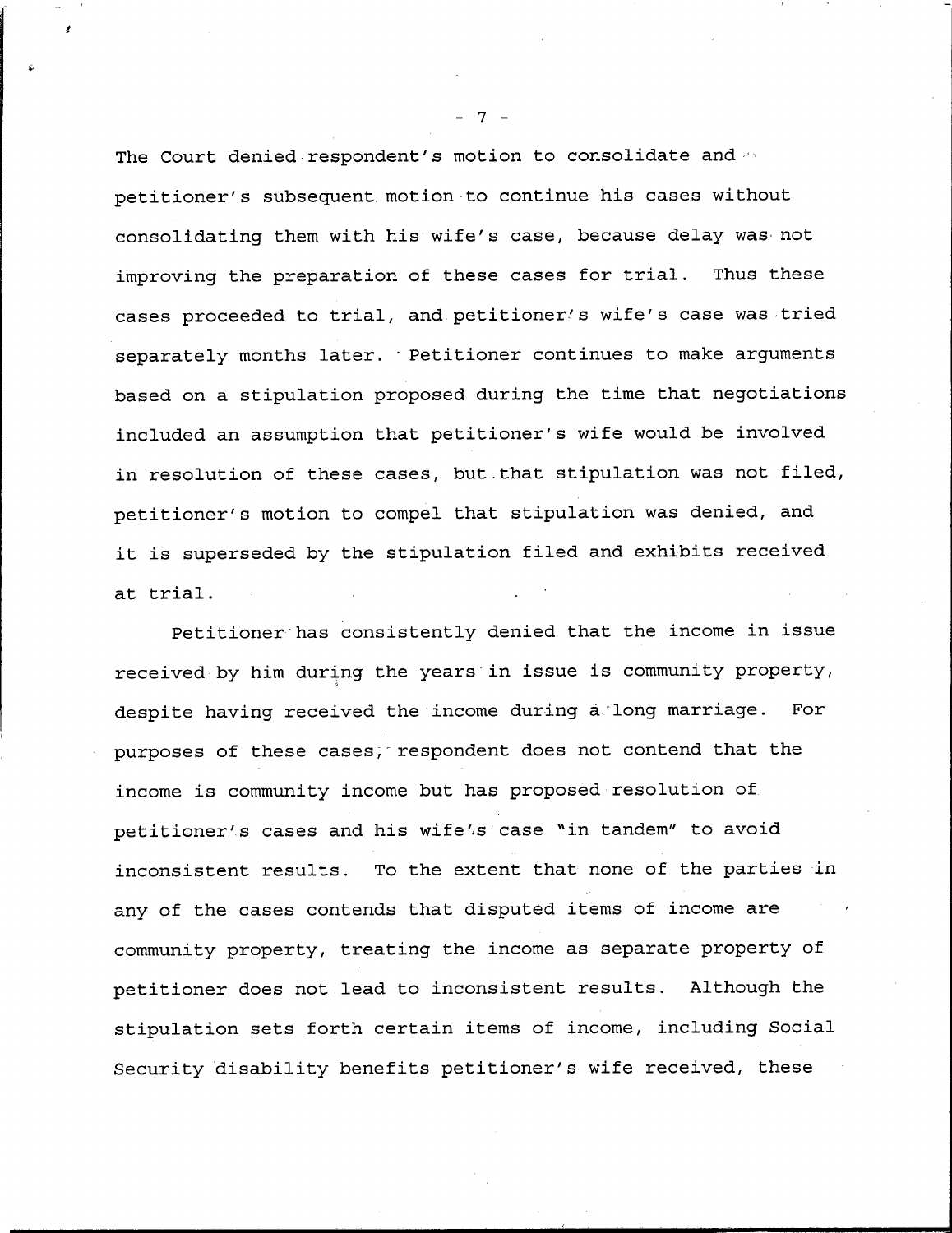amounts do not appear in the statutory notices and will be excluded from the computations of petitioner's taxable income, avoiding inconsistent results. .To the extent that the record permits an allocation to petitioner or to his wife, such as gains from the sale of the Oklahoma property, the decision for <sup>2004</sup> will reflect our findings and the conclusions in this opinion. Finally, to the extent that undisputed items of income such as wages.are community property under Arizona law, as a matter of law,the share allocable to petitioner's wife should be excluded from the computations of petitioner's tax liability for years in which that income was received.

Many of the previously contested issues, such as petitioner's liability for section 72(t) additional tax on withdrawals from his pension account, have been resolved by concessions. Respondent has conceded several components of the originally -determined deficiencies, and petitioner has stipulated the receipt-of various items of taxable income. We do not address all of the arguments and accusations that rehash procedural.,history and are irrelevant to the issues to, be decided.

#### Settlement Proceeds

The largest remaining issue is the taxability of \$201,000 in settlement proceeds petitioner received in 2002. All other income items have been stipulated.

 $\mathbf{R}$  -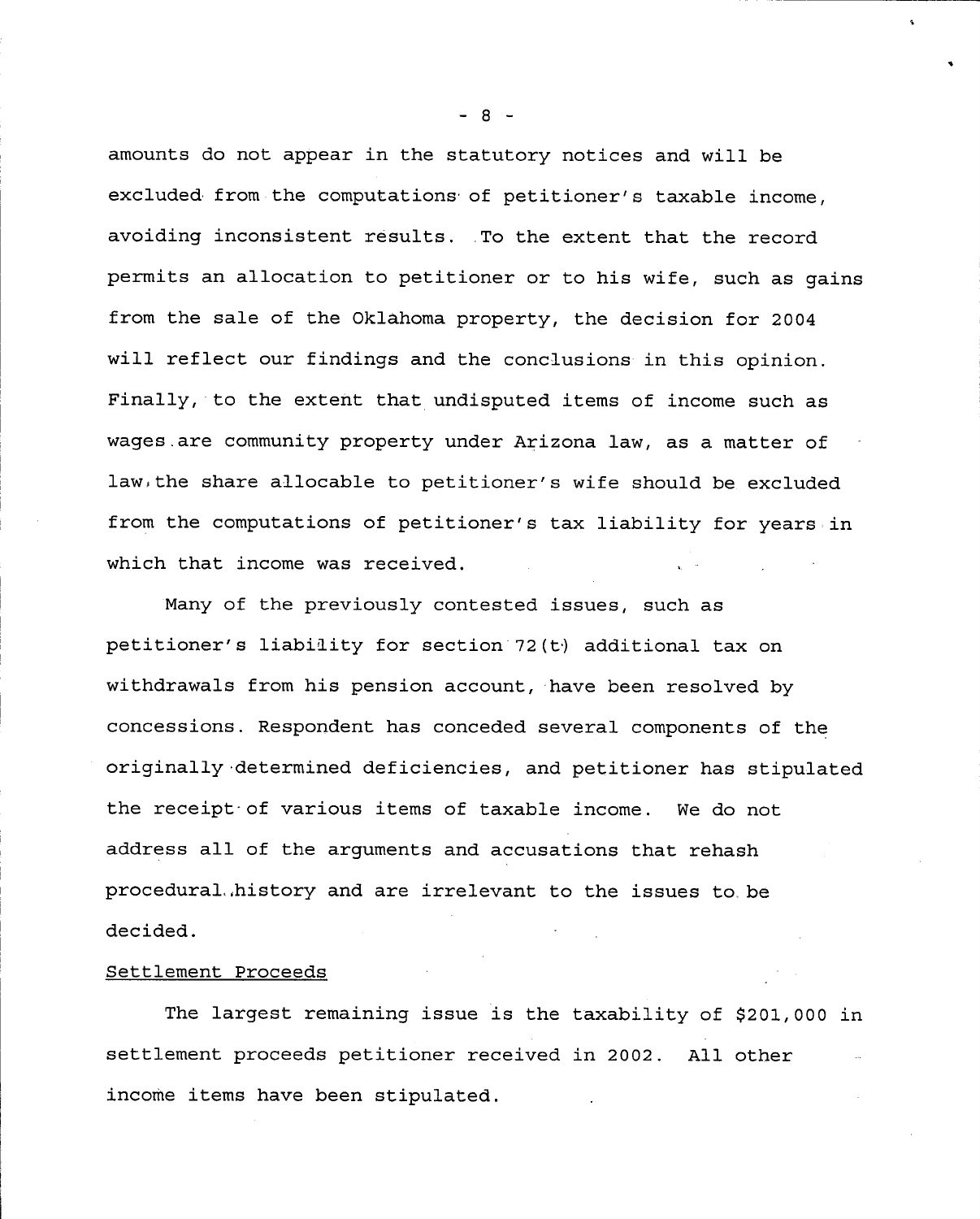The definition of gross income under section 61.(a) broadly encompasses any accession to a taxpayer's wealth. Commissioner v. Schleier, 515 U.S. 323, 327-328 (1995); United States v. Burke, 504 U.S. 229, 233 (1992). Absent an exception in another statutory provision, settlement proceeds must be included in gross income. Commissioner v. Schleier, supra at 328; United States v. Burke, supra at 233.

Section 104(a) (2) excepts from gross income "the amount of any damages (other than punitive damages) received (whether by suit or agreement and whether as lump sums or as periodic payments) on account of personal physical injuries or physical sickness".

As to the settlement proceeds, the stipulation states:

With respect to the 2002 taxable year:

a. Petitioner agrees that he received settlement proceeds from Qwest Corporation in the gross amount of \$201,000.00 (though he does not concede that all such proceeds are taxable and reserves the right to argue that some portion is excludable from income).

#### Respondent's opening brief explains that

In Respondent's Pretrial Memorandum, it was contemplated that petitioner may attempt to argue that the cash settlement proceeds, or some portion thereof, were not taxable pursuant to I.R.C. § 104(a), which provides that gross income does not include damages received on account of personal physical injuries or ' physical sickness. Petitioner did not raise the issue and, therefore, respondent will not address it herein.

Rather, petitioner, in his pretrial memorandum and at trial, appears to argue that the cash settlement proceeds in the amount of \$201,000.00 paid by Qwest in

 $-19 -$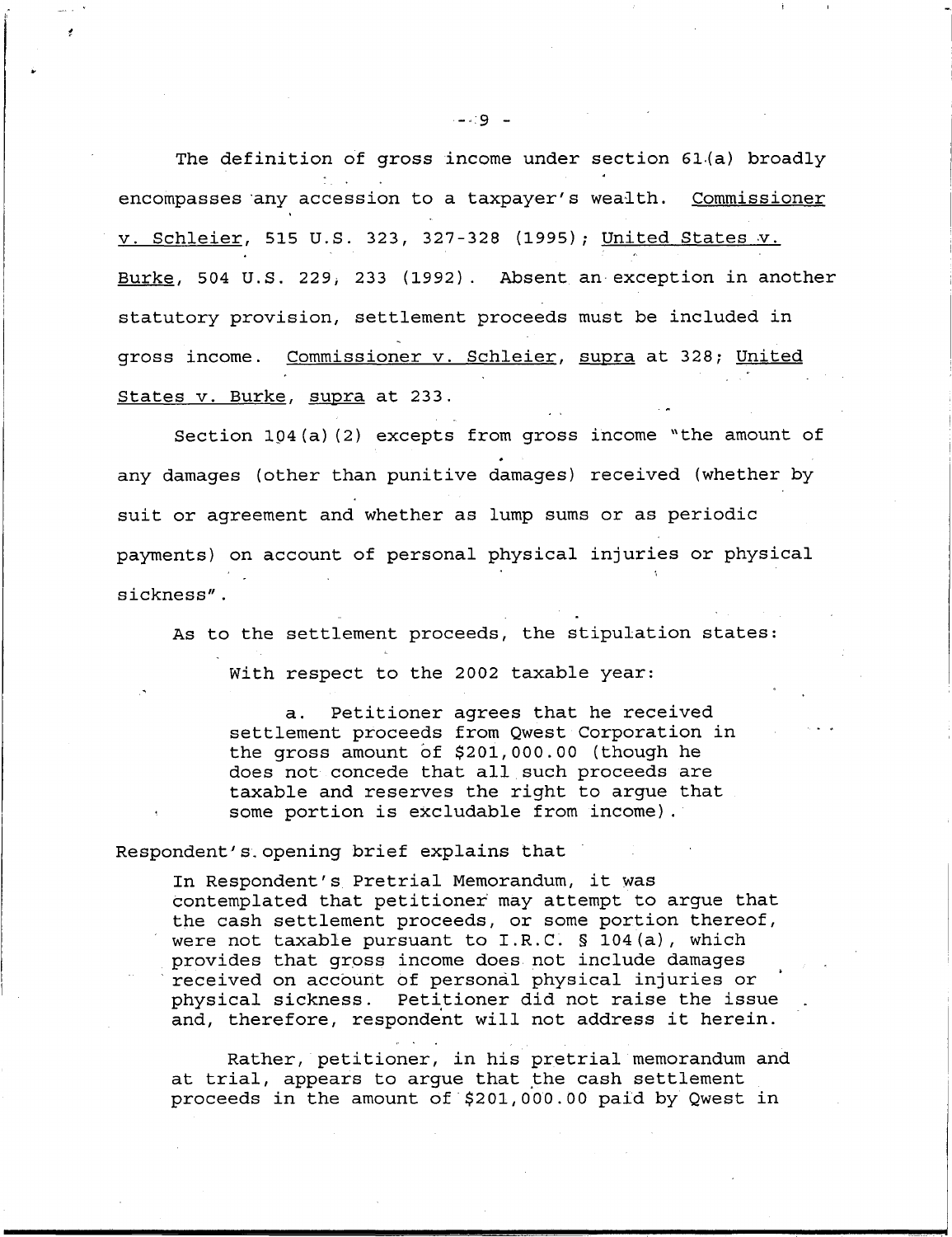2002. or some unspecified portion thereof, are not taxable because they constitute the same monies received pursuant to taxable distributions in 2003 and  $\sim$ 2004. In other words, petitioner contends that the cash settlement proceeds were put into some sort of  $\mathbb{N}\setminus\mathbb{N}$ retirement vehicle, such that it caused distributions ... to be reported when portions of such funds were a were

withdrawn in later years.<br>A state from the spot of the state and the state of the state of the state of the state of the state of the sta As respondent notes, petitioner testified that he used the settlement proceeds to build <sup>a</sup> home. Petitioner has stipulated the receipt of distributions from his retirement account in subsequent years and the taxable amount of each distribution.<br>And the taxable amount of each distribution. The source of the distributions appears from the record to be petitioner's entitlements under the side letter, totally separate<br> $\frac{1}{2}$  is the side letter, totally separate from the \$201,000 payment to which he was entitled under the settlement agreement. Although petitioner insists that the source' of the later distributions was the \$201, <sup>000</sup> payment, there is neither factual support nor legal authority for petitioner's apparent theory as to why, the settlement proceeds received in  $\sim 100$  km s  $^{-1}$ 2002 are not-taxable in that year.

Petitioner also asserts that the dispute with Qwest began with a "choking incident" and that he was told by attorneys  $\mathbb{R}^n$  if involved in his Federal District Court case that the settlement was not taxáble. These assertions, however, are unsupported by evidence and are contradicted by the stipulation about the issues in the Qwest lawsuit and the terms of the settlement agreement. In any event, what he may have beenetold by unidentified attorneys is inadmissible and irrelevant  $\frac{1}{3}$  is  $\frac{1}{3}$  if  $\frac{1}{3}$ ್ಲೇಕ್ ವು. ದೇಖಗ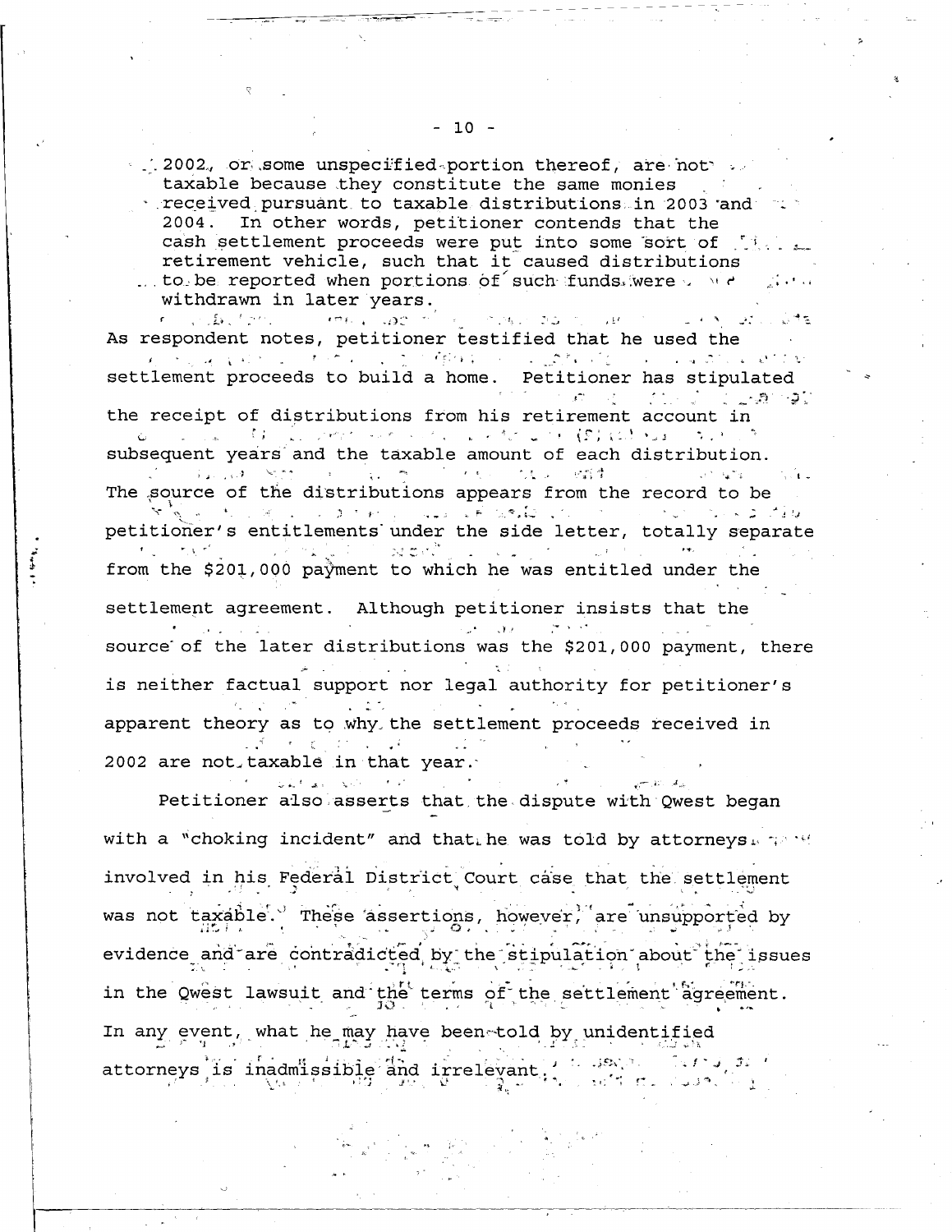Petitioner has neither alleged nor proven that any of the settlement proceeds he received in 2002 is allocable to physical injuries. He has not identified any physical injuries sustained or physical sickness suffered as <sup>a</sup> result of Qwest's conduct; and the settlement agreement, while referring to personal injuries, does not allow for any allocation to physical injuries or sickness. Thus we conclude that no portion of the settlement proceeds is excludable from taxable income.

#### Oklahoma Real Property

Petitioner testified that the' Oklahoma property was purchased when-petitioner took over payments on property that was the home of his mother-in-law. Respondent has conceded that petitioner had a basis of \$30,000 in the property, which was sold in 2004. Petitioner has not presented any reliable evidence of basis, so respondent's concession is the maximum that he may be allowed. <sup>A</sup> reasonable inference from the record, however, is that petitioner and his wife shared equally in the proceeds from sale of the property.

The terms of sale of the real property are not in evidence, partly because petitioner refused to stipulate and objected to relevant documents respondent obtained from third-party sources. Petitioner testifièd that he continued to receive payments after 2004, but we have no way of determining what payments were received when, how much of the payments represented interest or

- 11 -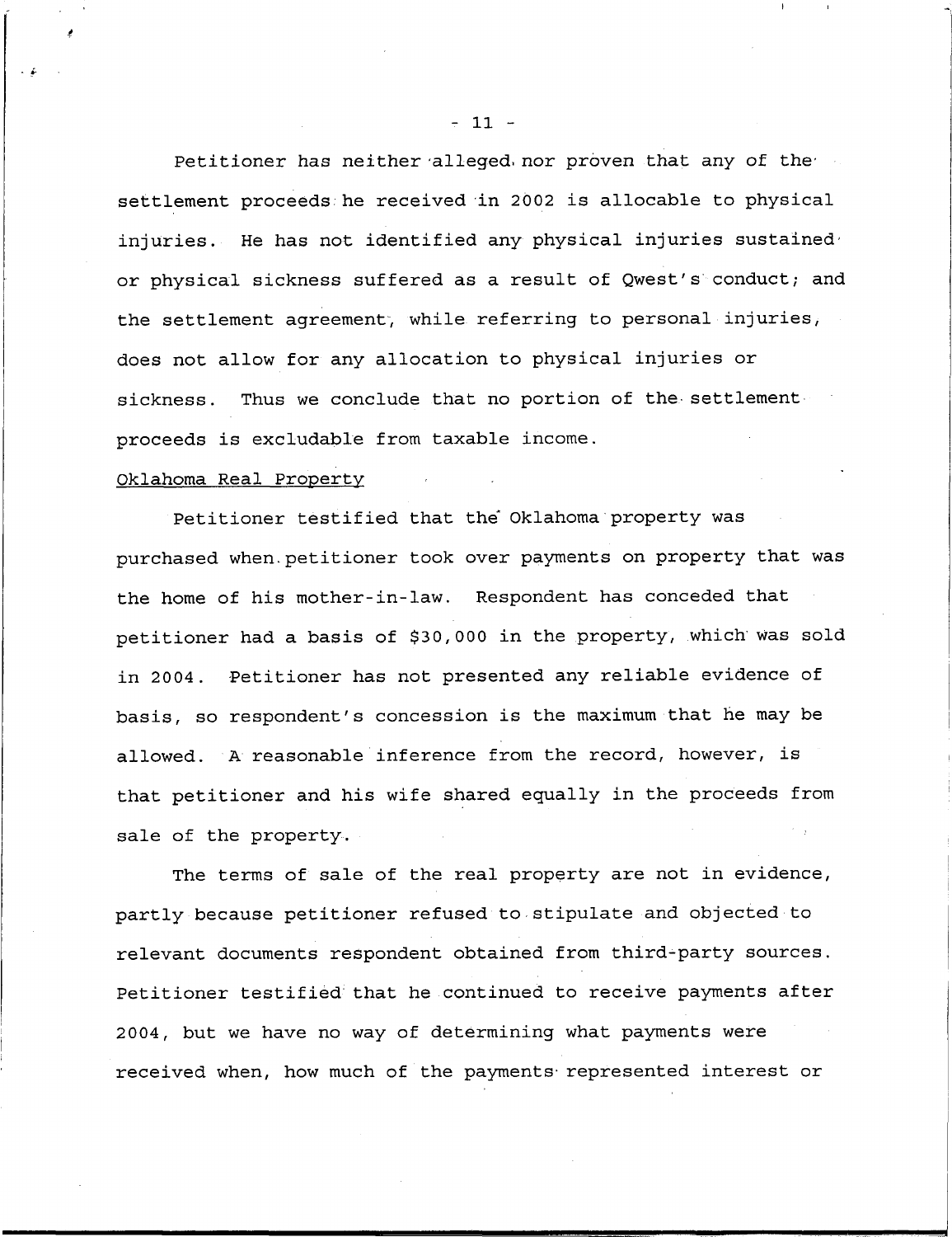principal, and how much gain would be reportable each year on the installment method. We accept, however, respondent's offer to resolve this case in tandem, with petitioner's wife's case. The amount of income that petitioner must recognize from the sale of the real property in 2004 is his community share of the interest and gain received during that year as decided in Oliver vy  $Commissioner, T.C. Memo.2011-43, rather than the $35,000$ determined in the statutory notice. To that extent; we conclude, that respondent has conceded the excess amount and that.  $\mathcal{L} = \{ \mathcal{L} \}$ petitioner's admission in the Form 1040 cannot be given weight because it was provided as part of settlement negotiation's. See Fed. R. Evid. 408. Deductions and Exemptions (2008) and the contract of the contract of the contract of the contract of the contract of the contract of the contract of the contract of the contract of the contract of the contract of the contr

During, trial.and in his posttrial brief, petitioner has claimed.entitlement to unspecified deductions and to exemptions for his wife and son. There is no evidence in the record, however, that would substantiate any deductions. Moreover, because he has not elected to itemize deductions by filing. returns, he is entitled only to the standard deduction. See sec. 63(e). The standard deduction; is that available to a married  $_1$ person, filing separately, as determined in the statutory notices. Petitioner has not addressed the requirements for dependency. exemption deductions under section 151 and has not shown that he qualifies for any dependency exemption deductions.

 $- 12 -$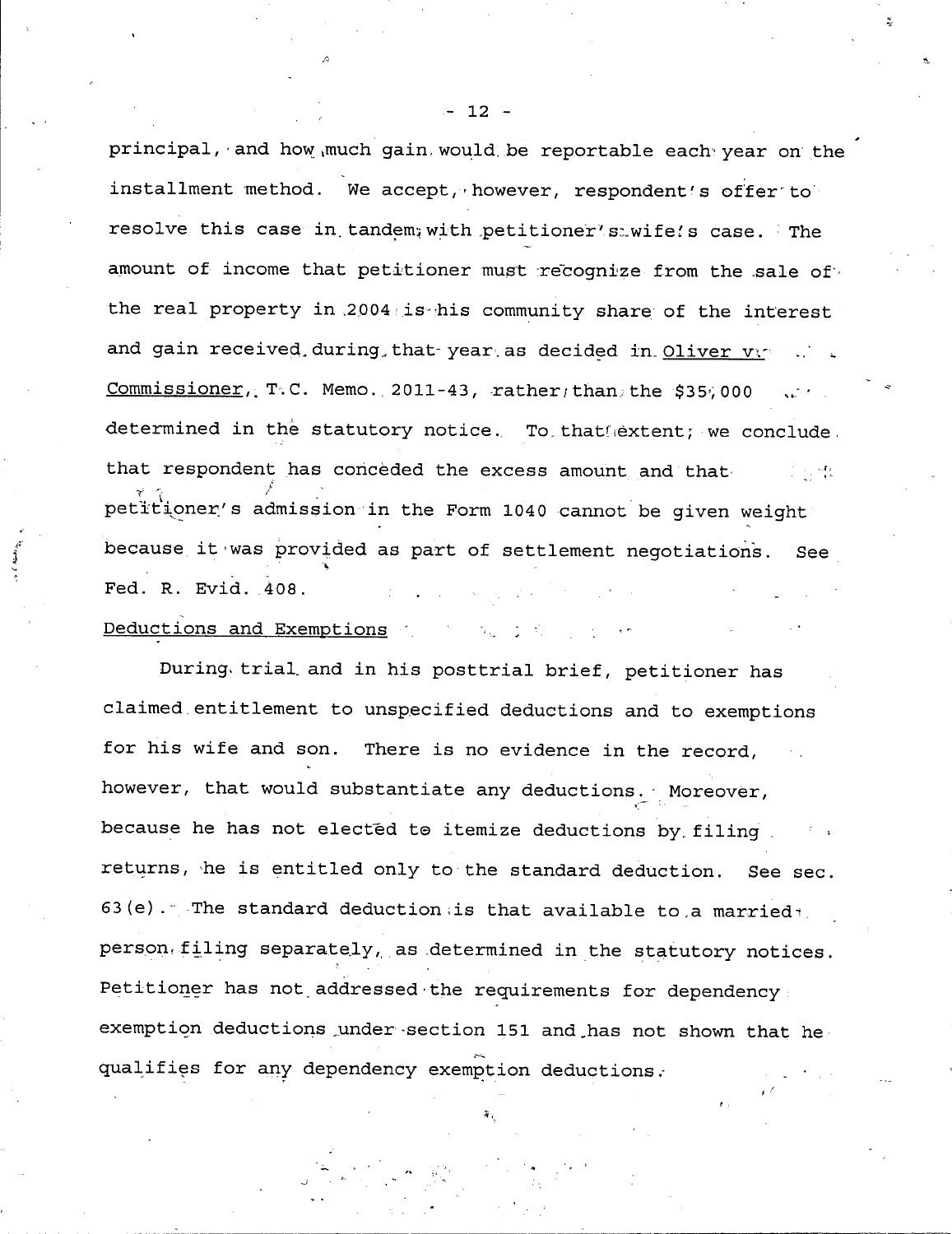#### Additions to Tax

Section 6651(a) (1) imposes an addition to tax for failure to timely file <sup>a</sup> required return. Section 6654(a) imposes an addition to tax for underpayment of required estimated tax. Respondent has the burden of production under section 7491(c) with respect to the additions to tax, but that burden is met where facts stipulated or admitted show that imposition of the addition to tax-is appropriate. See Higbee v. Commissioner, <sup>116</sup> T.C. 438, 446 (2001). Petitioner then has the burden of showing reasonable cause for failure to file timely or an exception to application of the section 6654(a) addition to tax. Id.

Petitioner admits that he did not file timely returns and claims that-he had only minimal income' and'was not required to file for years subsequent to the years in issue. His reference to'minimal income does'not apply to the years in issue in view of the stipulation as to taxable distributions received and our conclusion as to the taxability of the settlement proceeds in 2002 and the capital.gain in 2004. The income received in each year exceeded the amount requiring that <sup>a</sup> žeturn be filed. See generally sec. 6012(a); sec.'1.6012-1, Income Tax Regs. (The exemption amounts ranged from-\$3,100 for <sup>a</sup> married person filing <sup>a</sup> separate return to \$15,900 for married persons filing jointly in <sup>2004</sup> and were less in prior years. See Rev. Proc. 2003-85, sec. 3.10(1), 3.16(1), 2003-2 C.B. 1184, 1188. It does not

- 13 -